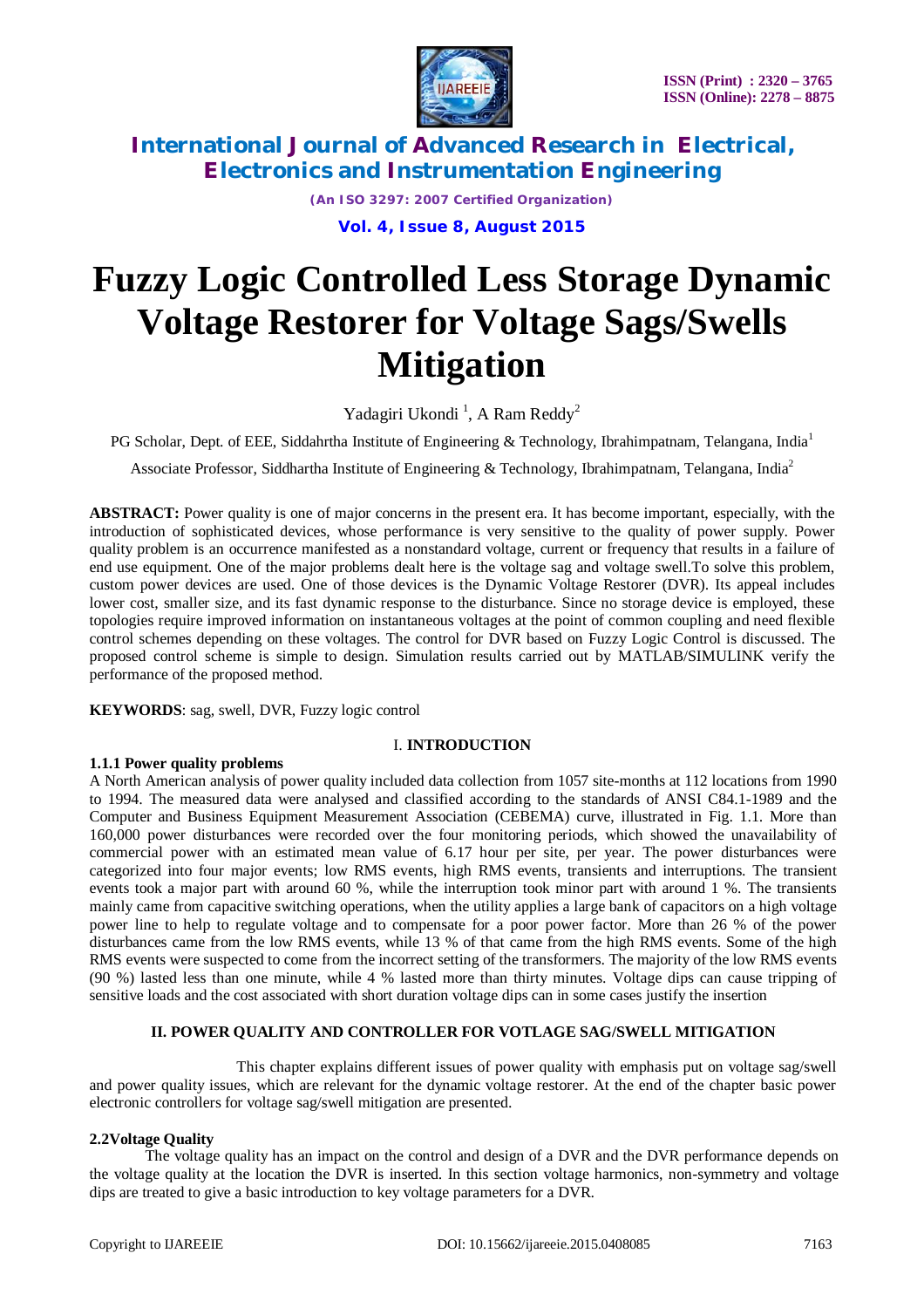

*(An ISO 3297: 2007 Certified Organization)*

### **Vol. 4, Issue 8, August 2015**

#### **2.2.1 Voltage harmonics**

Non fundamental voltage harmonics often appear at all levels in the electrical system. In relation with the DVR the harmonic content of the voltage before and after the DVR has major interest. Before the DVR, during no-load conditions the so called background distortion level can be measured and the level of distortion may influence the control of the DVR. The DVR can inject some harmonics and a vectorial addition with the background harmonics gives the resulting load voltage harmonics. The load voltage harmonics and the resulting load voltage distortion is an important evaluation parameter of the DVR performance. Sources to the distortion of the load voltages vary and the three main sources are:

- Background voltage harmonics: Background harmonics can easily be transferred to the load voltage side. During voltage injection harmonics from background distortion can be amplified or damped in the DVR control system. A supply voltage with a high harmonics content can complicate the synchronization to the supply and interfere with the DVR control.
- Harmonics injected by the DVR: The THD of the injected series voltage depends on the DVR hardware Eg.Converter topology, switching frequency, modulation method, modulation index and filtering. Non-linear effects in the converter can even be a pure fundamental reference voltage inject harmonics, caused by nonlinear effects in the DVR such as dead-time, transistor and diode voltage drop.
- Non-linear load currents: A non-linear load current distorts the load voltage, which depends on the strength of the grid, the inserted DVR and the resulting impedance seen by load. This will include impedance in the DVR and the grid.

The voltage distortion *Udis* can be calculated by a summation of the harmonic components, according to:

$$
U_{dis} = \sqrt{\sum_{h=2}^{\infty} U_h^2} \, eq. 2.1
$$

and the total harmonics distortion (THD) in percent can be calculated by:

$$
U_{THD,\%} = \frac{U_{dis}}{U_1} \times 100\,\%
$$

The DVR has the potential of improving the load voltage with respect to harmonic distortion, which means both to compensate for background harmonics and to compensate for the distorted load voltage caused by a distorted load current. This type of control is often termed as a harmonic blocking control or series harmonic filtering. In this thesis the main focus is on the control of the fundamental voltage, but still the load voltage THD has to be within acceptable limits.

### III. **DYNAMIC VOLTAGE RESTORER**

#### **3.1Introduction**

First the chapter describes the basic elements of a DVR and the expected location of a DVR. Thereafter, different DVR system topologies are presented with respect to topologies and methods to have active power access during voltage dips. Finally protection issues are discussed.

#### **3.2The basic elements of DVR**

Fig. 3.1 illustrates some of the basic elements of a DVR, which are: Converter: The converter is most likely a Voltage Source Converter (VSC), which Pulse Width modulates (PWM) the DC from the DC-link/storage to AC-voltages injected into the system. Line-filter: The line-filter is inserted to reduce the switching harmonics generated by the PWM VSC.Injection transformer: In most DVR applications the DVR is equipped with injection transformers to ensure galvanic isolation and to simplify the converter topology and protection equipment. DC-link and energy storage: A DClink voltage is used by the VSC to synthesize an AC voltage into the grid and during a majority of voltage dips active power injection is necessary to restore the supply voltages. By-pass equipment: During faults, overload and service a bypass path for the load current has to be ensured. Illustrated in Fig. 3.1 as a mechanical bypass and a thyristor bypass is-connection equipment: To completely disconnect the DVR during services.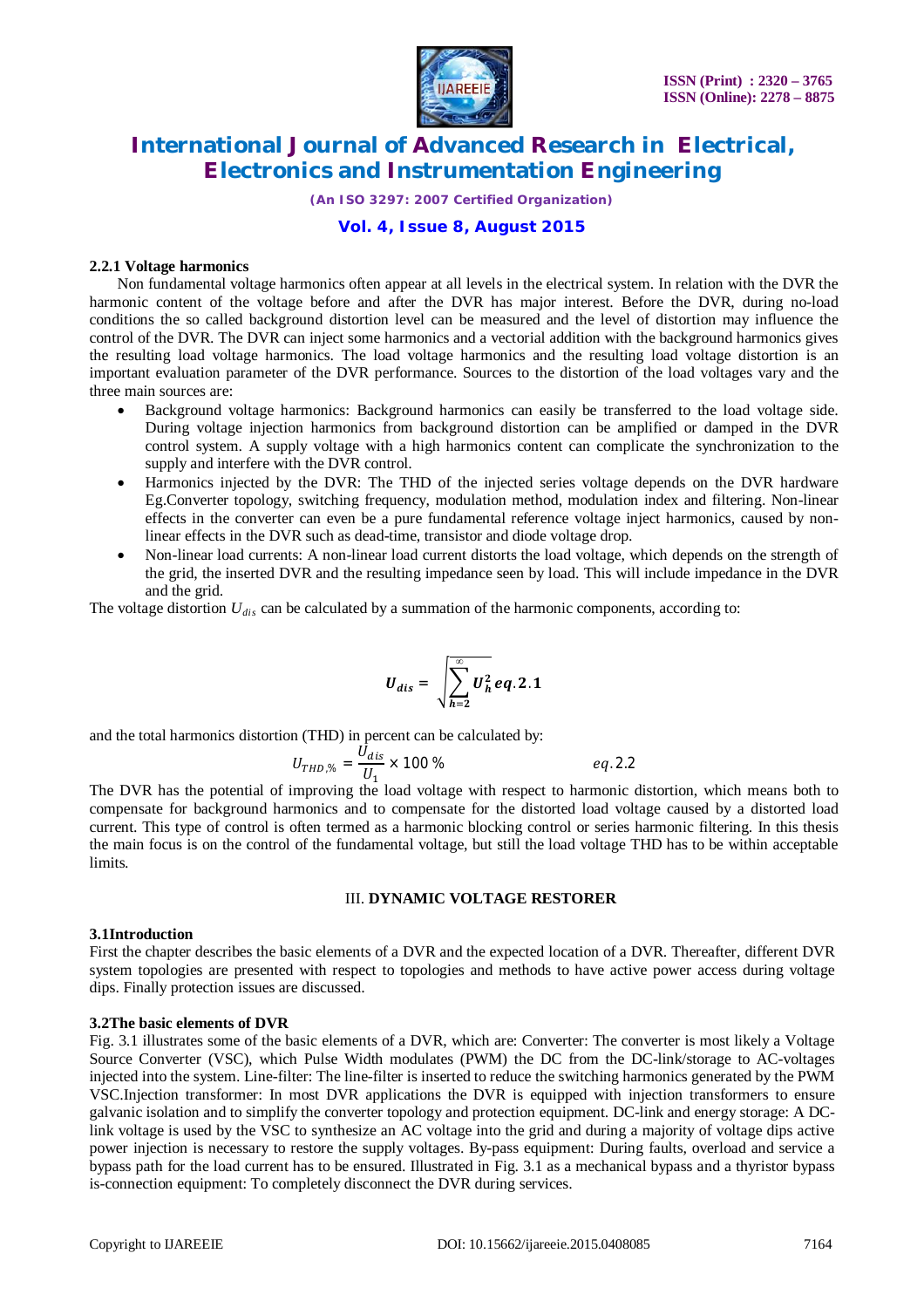

*(An ISO 3297: 2007 Certified Organization)*

### **Vol. 4, Issue 8, August 2015**





Fig.1. Basic circuit of the proposed Dynamic Voltage Restorer in MATLAB/SIMULINK



Fig.3.Control scheme of the proposed Dynamic Voltage Restorer in MATLAB/SIMULINK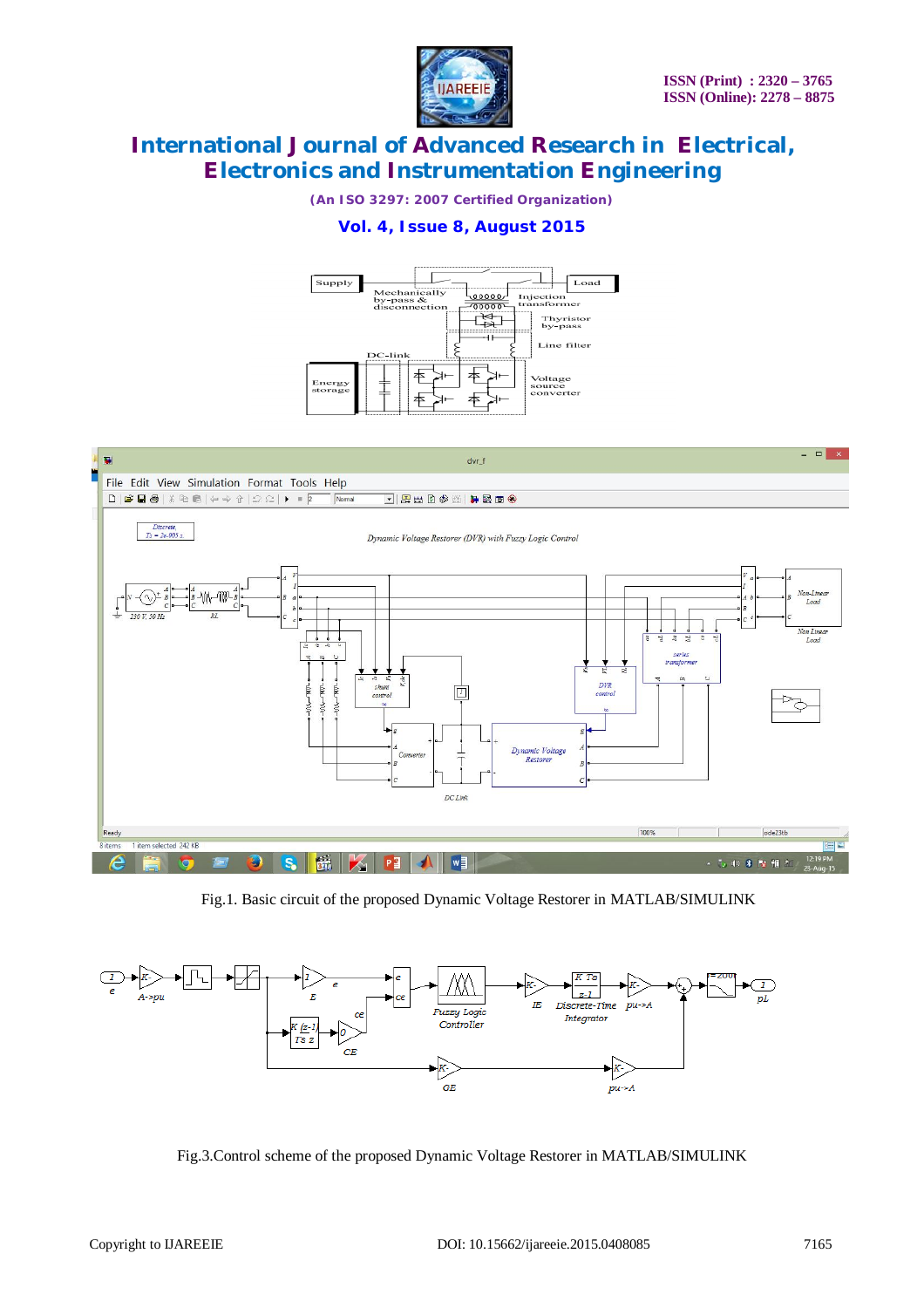

*(An ISO 3297: 2007 Certified Organization)*

### **Vol. 4, Issue 8, August 2015**

#### **V. INTRODUCTION TO FUZZY LOGIC CONTROLLER**

A new language was developed to describe the fuzzy properties of reality, which are very difficult and sometime even impossible to be described using conventional methods. Fuzzy set theory has been widely used in the control area with some application to dc-to-dc converter system. A simple fuzzy logic control is built up by a group of rules based on the human knowledge of system behavior. Matlab/Simulink simulation model is built to study the dynamic behavior of dc-to-dc converter and performance of proposed controllers. Furthermore, design of fuzzy logic controller can provide desirable both small signal and large signal dynamic performance at same time, which is not possible with linear control technique. Thus, fuzzy logic controller has been potential ability to improve the robustness of dc-to-dc converters. The basic scheme of a fuzzy logic controller is shown in Fig 5 and consists of four principal components such as: a fuzzy fication interface, which converts input data into suitable linguistic values; a knowledge base, which consists of a data base with the necessary linguistic definitions and the control rule set; a decision-making logic which, simulating a human decision process, infer the fuzzy control action from the knowledge of the control rules and linguistic variable definitions; a de-fuzzification interface which yields non fuzzy control action from an inferred fuzzy control action [10].



Fig.5. General Structure of the fuzzy logic controller on closed-loop system

The fuzzy control systems are based on expert knowledge that converts the human linguistic concepts into an automatic control strategy without any complicated mathematical model [10]. Simulation is performed in buck converter to verify the proposed fuzzy logic controllers.



Fig.6. Block diagram of the Fuzzy Logic Controller (FLC) for dc-dc converters

### *Fuzzy Logic Membership Functions:*

The dc-dc converter is a nonlinear function of the duty cycle because of the small signal model and its control method was applied to the control of boost converters. Fuzzy controllers do not require an exact mathematical model. Instead, they are designed based on general knowledge of the plant. Fuzzy controllers are designed to adapt to varying operating points. Fuzzy Logic Controller is designed to control the output of boost dc-dc converter using Mamdani style fuzzy inference system. Two input variables, error (e) and change of error (de) are used in this fuzzy logic system. The single output variable (u) is duty cycle of PWM output.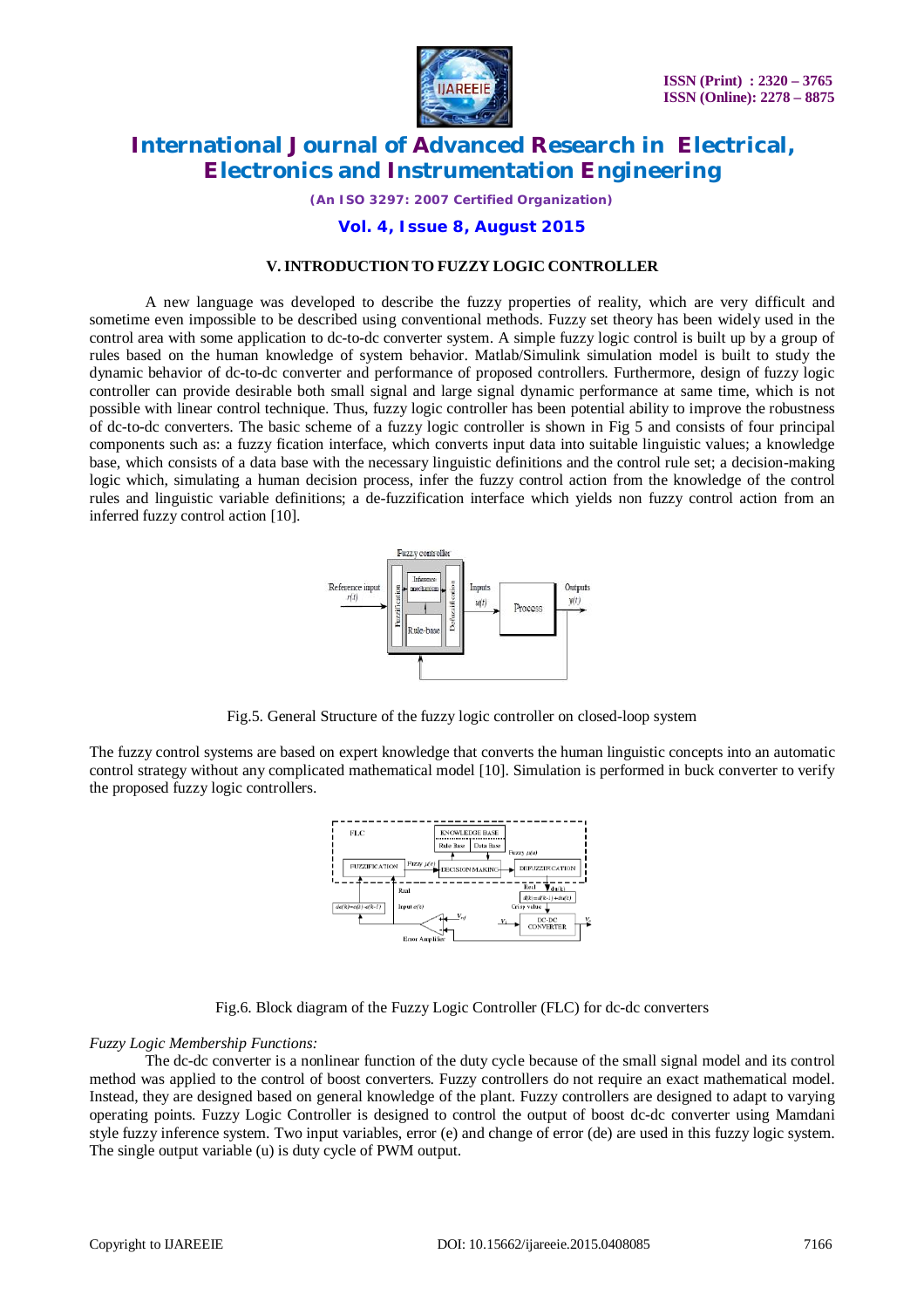

*(An ISO 3297: 2007 Certified Organization)*

### **Vol. 4, Issue 8, August 2015**



Fig. 7.The Membership Function plots of error



Fig.8. The Membership Function plots of change error

*Fuzzy Logic Rules:*

The objective of this dissertation is to control the output voltage of the boost converter. The error and change of error of the output voltage will be the inputs of fuzzy logic controller. These 2 inputs are divided into five groups; NB: Negative Big, NS: Negative Small, ZO: Zero Area, PS: Positive small and PB: Positive Big and its parameter [10]. These fuzzy control rules for error and change of error can be referred in the table that is shown in Table II as per below:

| (e)<br>(de) | NΒ            | NS | 20  | <b>PS</b> | FВ |
|-------------|---------------|----|-----|-----------|----|
| NΒ          | NB            | NB | ΝB  | NS        | 20 |
| <b>NS</b>   | NΒ            | NΒ | NS  | ZΟ        | PS |
| - 70        | $N\mathbb{B}$ | NS | zo  | PS        | РB |
| PS:         | NS            | 20 | PS. | PB        | PB |
| PB          | zo            | PS | РB  | РB        | PB |

Table II Table rules for error and change of error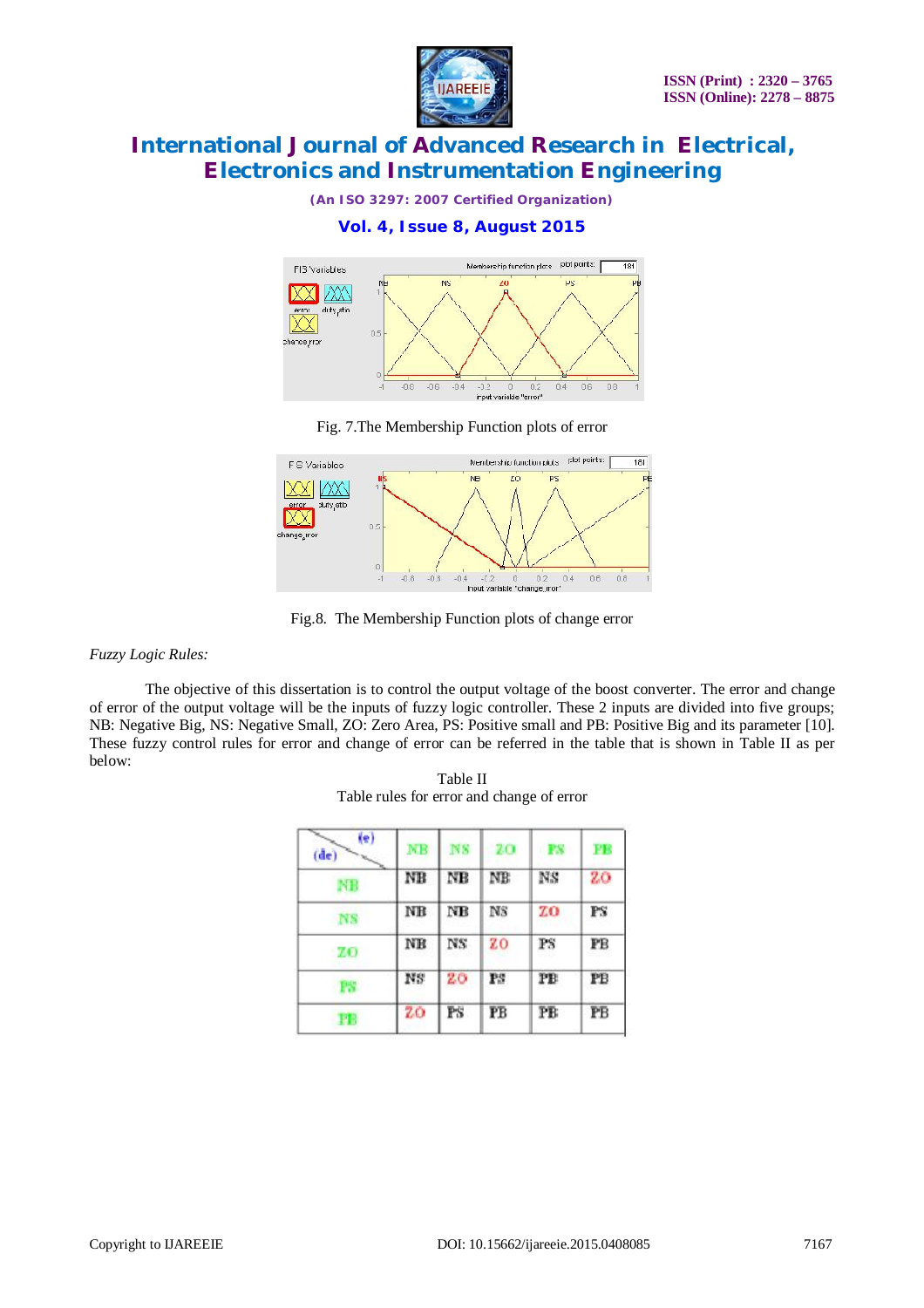

*(An ISO 3297: 2007 Certified Organization)*

### **Vol. 4, Issue 8, August 2015**

### **VI.MATLAB/SIMULINK RESULTS**

*Case 1: Dynamic Voltage Restorer in MATLAB/SIMULINK with fuzzy*



Fig.10.Simulink circuit for SHPF-TCR under harmonic generated load with fuzzy



**Figure 6.1 Load Current of Sensitive Load (Non Linear)**



**Figure 6.3 Mitigation of load voltage harmonics with Fuzzy Logic Controlled DVR**